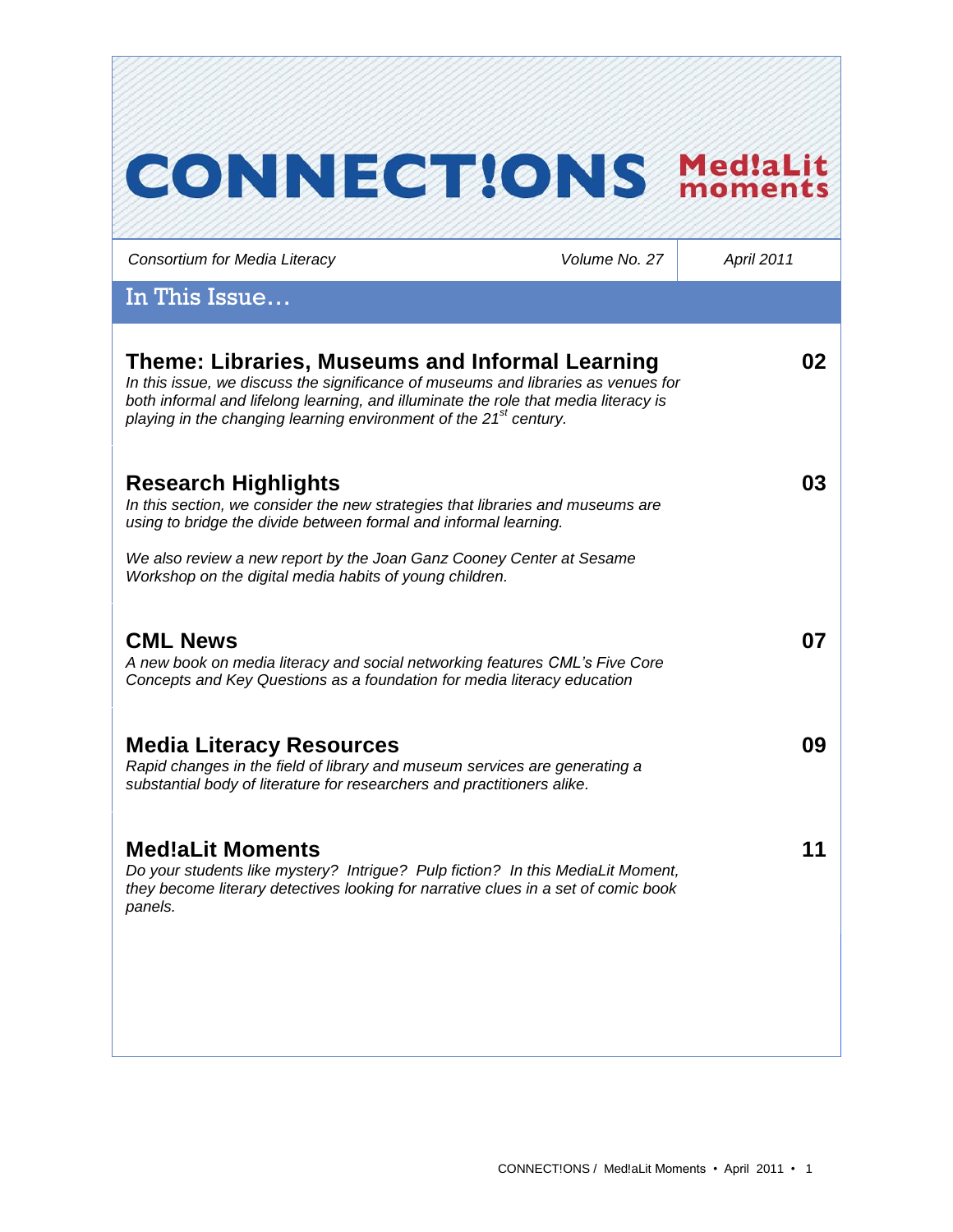## Theme: Libraries, Museums and Informal Learning

In summer 2009, YOUmedia opened its doors at the Harold Washington Library Center in downtown Chicago. Funded by the MacArthur and Pearson Foundations and realized from plans by a team of designers at Carnegie Mellon University, Chicago Scenic Studios and the Institute of Play in New York, this 5,500 square foot teen learning center is equipped with over 100 laptops, video games, a small recording studio, a performance space, and a variety of digital media creation tools and software. In addition, the space is stocked with thousands of books, including young adult titles and books on local and world history.

YOUmedia also provides an inviting informal learning space for teens. Students can snack and chat with friends, tinker with games and music, or head to the "geek-out" area where they can hone their digital media skills alone, with peers, or with the help of adult mentors.

YOU media encourages teens to learn media literacy skills, along with other 21<sup>st</sup> century skills such as creativity, communication and critical thinking. For example, each month YOUmedia students are invited to participate in the One Chicago, One Book city-wide book club. The current selection, Neil Gaiman's *Neverwhere*, takes place in contemporary London and the haunting and fantastic world of "London Below." Among other choices suggested by the book club, YOUmedia students can produce a video/photo documentary of above-ground Chicago and the Chicago subway, and explain how their work reflects or comments on themes from the novel.

By fall 2010, one hundred teens were coming through YOUmedia each day, and librarians noticed a ten-fold increase in circulation of teen titles from the library (Ito, "When Youth Own the Public Education Agenda," Huffington Post, November 24, 2010). In September, the MacArthur Foundation and the Institute of Museum and Library Services launched a competition to create 30 new youth learning labs in libraries and museums across the country, including \$4 million in funding for planning grants.

In this issue of Connections, we focus on the network of informal learning institutions, particularly museums and libraries, through which media literacy learning often takes place and we examine the evolution of these institutions in a digital world, illuminating the learning opportunities which these developments make possible. We discuss new research from the Joan Ganz Cooney on the digital lives of young children, and review a new book on media literacy and social networking which uses CML's Five Core Concepts and Key Questions to define the field of media literacy education and make sure to check out our MediaLit Moment, which shows how even comic books can be used to conduct serious analysis of audience participation in media narratives.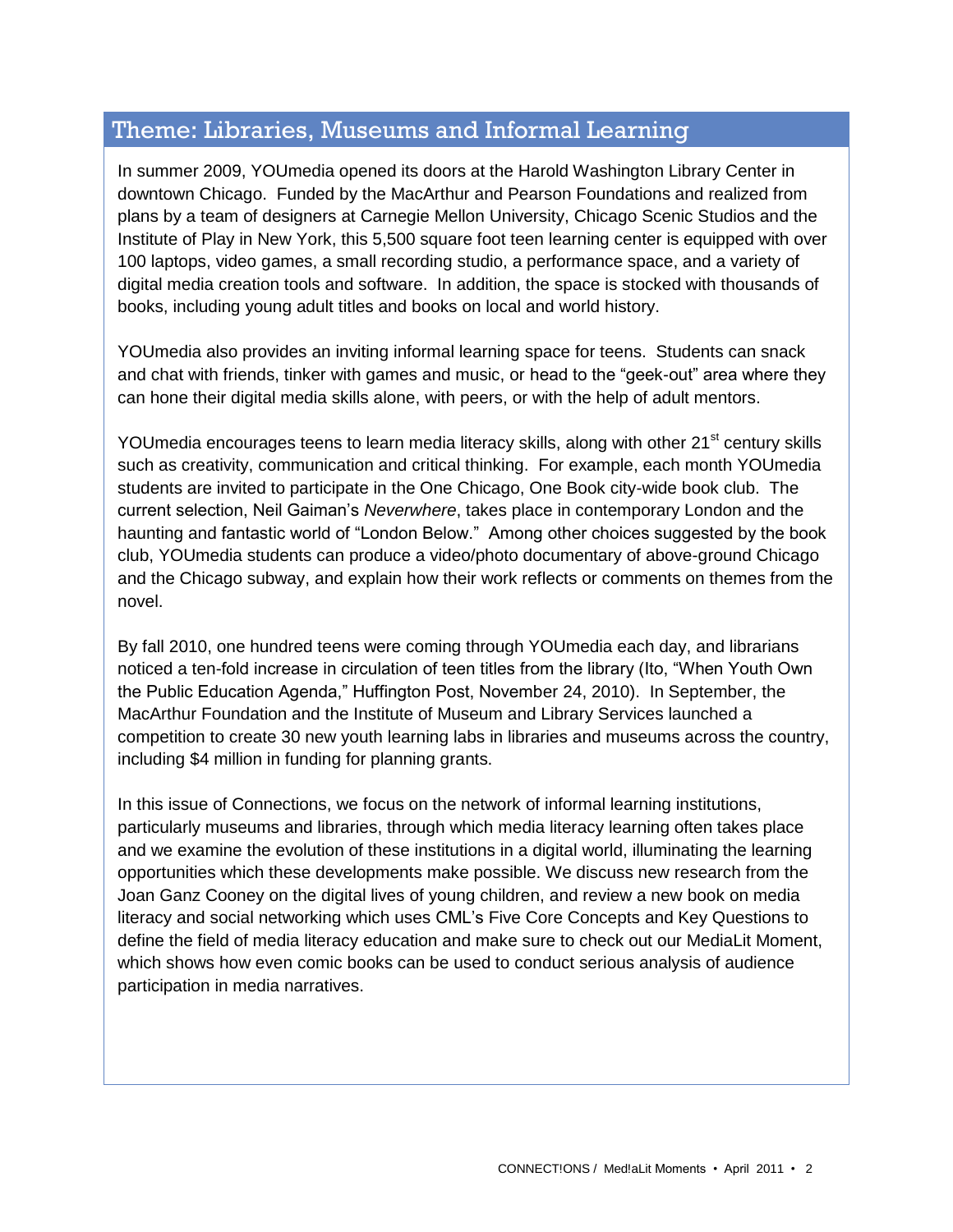### Research Highlights

#### **Libraries, Museums and Informal Learning**

Out of the 168 hours in each week, how many do high school students spend in class or doing schoolwork? Let's say 6 hours a day plus 2 hours of homework, for a total of 40 hours. Next, add time for sleeping, grooming and commuting. Let's say that's 10 hours each day for a total of 70 hours each week. Our total so far is 110 hours. Depending on their passions or their moods, these students might spend the remaining 58 hours playing sports, texting friends, playing Rock Band, participating in afterschool language clubs, taking music lessons, blogging, and more. If one defines learning as acquiring any kind of knowledge, understanding or skill, many young people are engaging in at least as much informal learning as they do formal learning.

A growing body of research, including research from the Harvard Family Research Project, is providing evidence that goal-directed free-time activity in safe, supportive environments with responsive adults and peers make sizable contributions to learning, social skills and mental health (Wolf, "Outside the Box," Cable in the Classroom *Threshold* magazine, Winter 2008, p. 10). The National Educational Technology Plan published in November 2010 makes two other research-based arguments about informal learning: that most learning takes place outside of school, and that lifelong learning is becoming the norm in an economy in which most workers are likely to change jobs several times over the course of their careers (Section, "Learning: Engage and Empower").

Libraries and museums are essential to this movement towards lifelong learning. These are the "third places" where much informal learning takes place. Neither work nor home, they are safe and neutral community spaces where people come together voluntarily and informally in ways that level social inequities and promote community engagement and social connection. (Institute of Museum and Library Services, "The Future of Museums and Libraries," 2009, p. 9-10).

The YOUmedia center at the downtown Chicago Public Library is a good case in point. (Read our theme article to learn more about YOUmedia's innovative blending of digital media production and literacy practices). High school teens from across the Chicago metro area visit YOUmedia, and students and mentors who staff the center interact with each other in ways that reflect the center's status as a third place. Charlotte Giese, a YOUmedia patron who attends Jones College Prep downtown, remarks, "I've met a couple of the mentors. They ask you why you're here, and, are you interested in anything? . . .The people who come here come up to the mentors to get answers to questions they have. . . . A lot of people make friends with the mentors, too. To them, they're another person who's a friend."

One significant implication of the 21<sup>st</sup> century shift towards lifelong and informal learning is that single institutions, especially schools, can no longer be the sole source of learning. The social and economic currents responsible for this shift seem to be carrying libraries and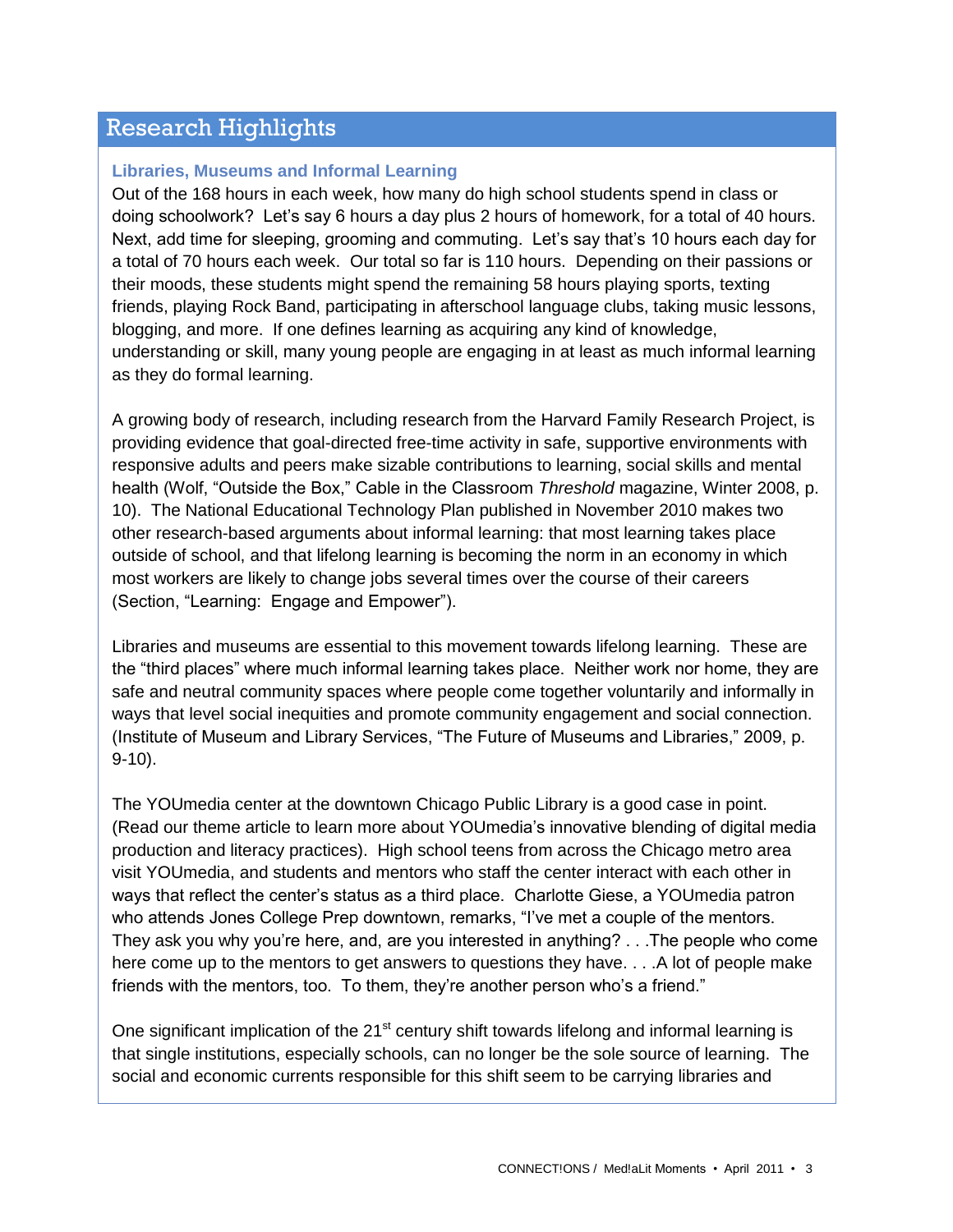museums towards a historic juncture where collaboration is both a necessity and an opportunity. As content is increasingly available digitally and budgets shrink, libraries, museums and other cultural organizations seek out strategic partnerships, and they frequently turn to new media and communications technologies to help make them possible. As institutions gain experience with forming partnerships, they may discover new ways of generating learning opportunities across the entire field of contexts, activities, resources and people which make up the networks created by these partnerships.

Libraries and museums are in process of redefining their missions – from providing access to content, to helping assist in content organization, management and distribution access, while providing training to their constituents on how media operates as a system of production/construction. Access to content is plentiful, while the process skills of media literacy have yet to be embedded in systems for teaching and learning. There is a unique opportunity for libraries and museums to partner with schools on providing access to content knowledge through teaching the skills of media literacy. This approach goes beyond limiting access of knowledge to silos and physical spaces, and to helping citizens explore and make meaning of content from a myriad of sources.

In 2008, when the Brooklyn Museum decided to join the Flickr Commons, a special area within Flickr where cultural institutions can share photos from their collections, museum staff created a special Flickr Commons Group for the museum. Group members discussed history, posed questions, engaged in debate, and carried out research. One member who was inspired by the museum's images of the 1893 Chicago World Columbian Exposition conducted extensive research on the topic, and later museum staff consulted him when they were unable to answer a research query (Institute of Museum and Library Services, ―WebWise: Digital Debates,‖ conference proceedings, February 2009, p. 15).

The networks that develop are very likely to enhance media literacy skills which build on earlier, foundational skills taught by media literacy educators. In "Confronting the Challenges of Participatory Culture: Media Education for the 21<sup>st</sup> Century" (MacArthur Foundation, 2007), Henry Jenkins and his colleagues identify a number of "new media literacy" skills. Two of these are especially relevant to our discussion of informal learning and networked partnerships: play, defined as "the capacity to experiment with one's surroundings as a form of problem-solving," and collective intelligence, defined as "the ability to pool knowledge and compare notes with others towards a common goal" (p.4.). Today, many libraries are experimenting with creating collections of Japanese manga and graphic novels to encourage teens to engage in print and visual literacy practice, and are discovering that drawing young fans to these collections can help library staff "tap" into the highly motivated literacy practices of fan communities online and off (Jenkins et al, p. 9, and Brehm-Heeger, Conway and Vale, *Young Adult Library Services*, Winter 2007, 14-16). In the future, museums and libraries are likely to capitalize on the new media literacy practices of visitors, and to expand the physical and virtual networks which can support them.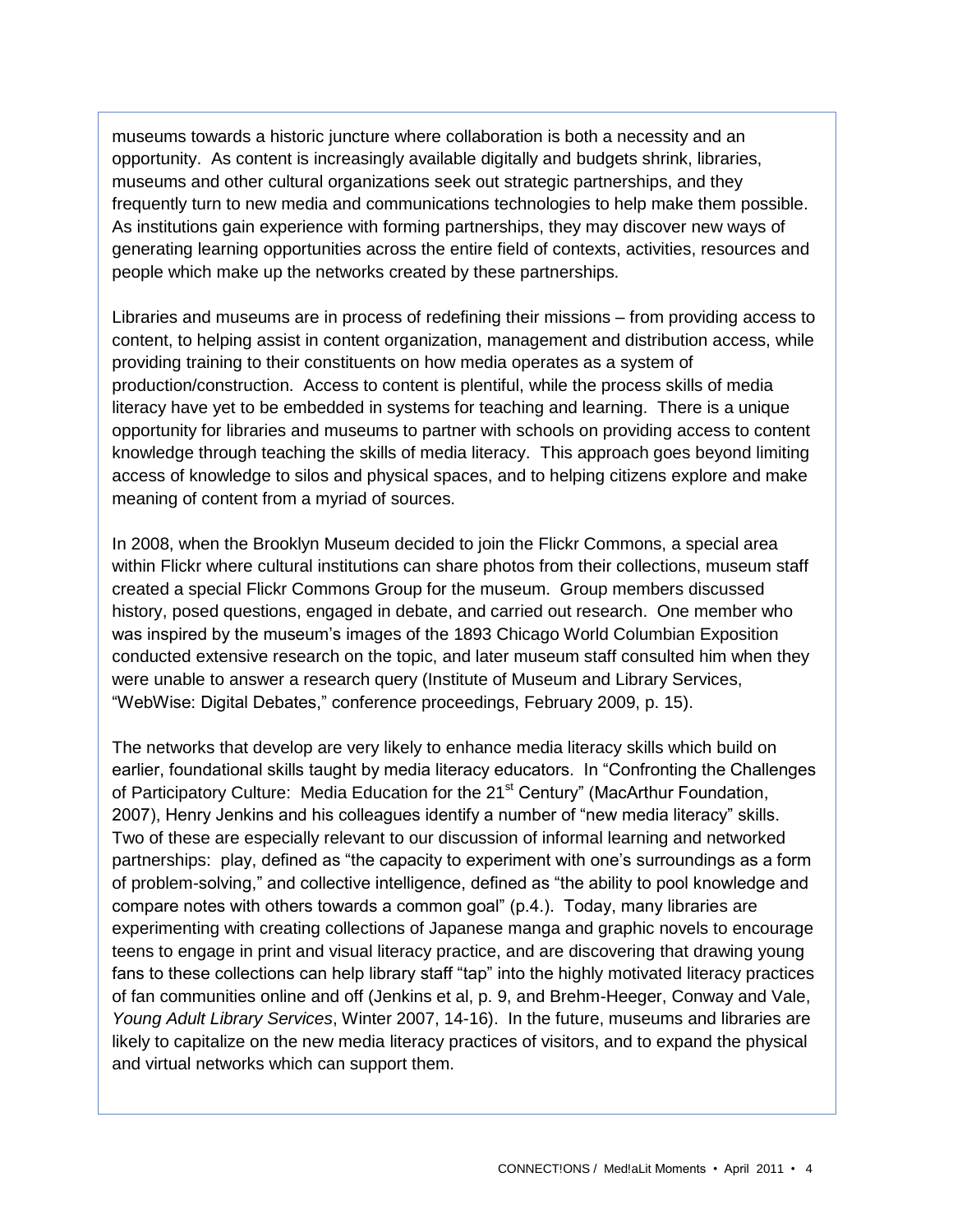#### **Joan Ganz Cooney Center Releases Report on Media Use by Young Children**

Last month, the Joan Ganz Cooney Center at Sesame Workshop released a new report on the media use of children. "Always Connected: The New Digital Media Habits of Young Children," synthesizes the findings of several studies conducted from 2006 to 2010, including four "media utilization" studies by the Sesame Workshop, and studies by the Department of Education, Nielsen Research, and the Kaiser Family Foundation. The research team for this report focused on analysis of data for children aged 0 to 11.

The Cooney Center report heightens reader interest in its findings with several vignettes which illustrate how young children today engage with media in their everyday lives. These are based on the lives of real children interviewed and observed by Cooney Center researchers in 2008 and 2009 (all names given are pseudonyms).

One of the key findings of the report affirms that overall patterns of media use by young children reflect that of their older counterparts. "Not only do they have access to increasing types of media, they consume more electronic media than ever before. Use of virtually every type of digital media has increased over the past decade" (p.16). Generally, digital media use increases steadily with age.

The report indicates that television is the dominant medium for young children. "On a typical day, almost 9 out of 10 children over age 5 watch television, compared with slightly more than half of children who play video games or use the Internet" (p. 19). Typically, children spend three hours each day in front of a television set.

By the same token, the report finds that young children like their media to move with them. The proportion of children with their own cell phones has doubled since 2005. Ownership of handheld video games appears to be increasing, and the use of portable digital music players such as iPods and other MP3 players has increased fivefold among children 8 to 10, from 12% to 60% (p. 32-33).

One phenomenon puzzling Cooney Center researchers is the equal or greater consumption of media by lower-income, black and Hispanic children compared to children from white and middle class backgrounds. Rates of video game system ownership, especially for handheld devices, appear to be largely equal in all families earning more than \$25,000 per year. Black and Hispanic children watch more TV than their white counterparts, and are accessing more content across all platforms, such as the Internet, digital media players, and cell phones (p. 25, 27). The authors of the report cite theories by a number of researchers to explain these findings, including fewer safe play spaces in lower-income neighborhoods and limited access to extracurricular activities. One more complex theory deals with media and parenting choices among lower class families (p.27).

Another key finding of the report is that children begin to extend their media habits deeper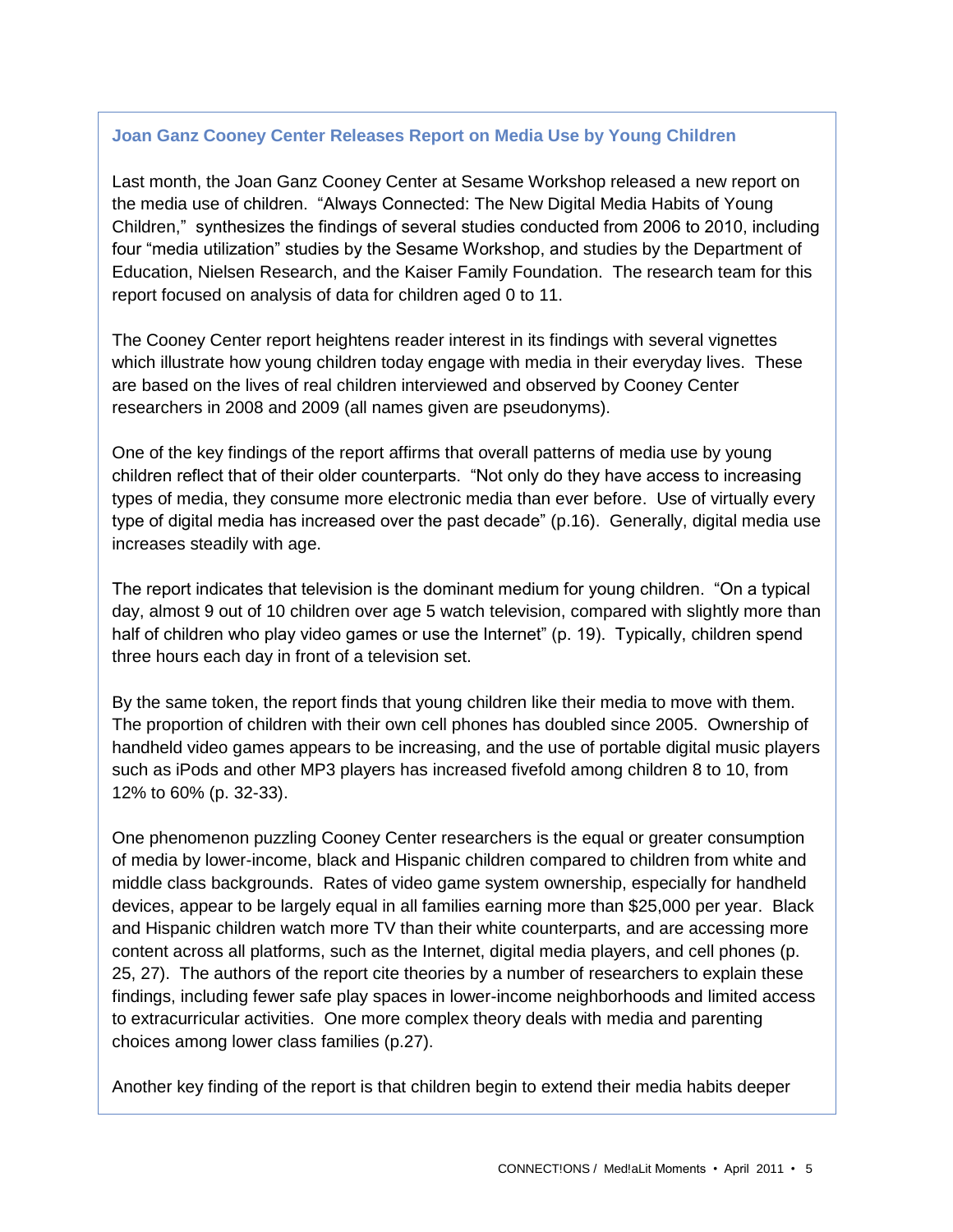into the digital realm between the ages of 7 and 9. The authors of the report give several developmental explanations for these changes, including the ‗fit' between the social capacities of digital media and the growing capacity of children 8 and older to form complex relationships outside the family (p.30).

Some of the most interesting research in this report is contained in its "Recommendations" section. Cooney Center researchers found that "... well over half of parents say they most like reading books with their children, while another third report most enjoying video or TV with their kids. Opportunities such as playing console video games or using the Internet garner meager enthusiasm" (p. 37). The report authors suggest that print and TV provide long-established opportunities for parents and children to learn together, while the digital media most widely used by children are not necessarily designed to support shared interaction. They ask, "What if video-game play and other mobile media such as smart phones were intentionally designed for intergenerational play?" The Cooney Center, USC Game Innovation Lab and other children's research organizations are currently designing research to find an answer.

The "Always Connected" report is available for download on the Research and Initiatives section of the Cooney Center website at: [http://www.joanganzcooneycenter.org/Research-](http://www.joanganzcooneycenter.org/Research-Initiatives.html)[Initiatives.html](http://www.joanganzcooneycenter.org/Research-Initiatives.html)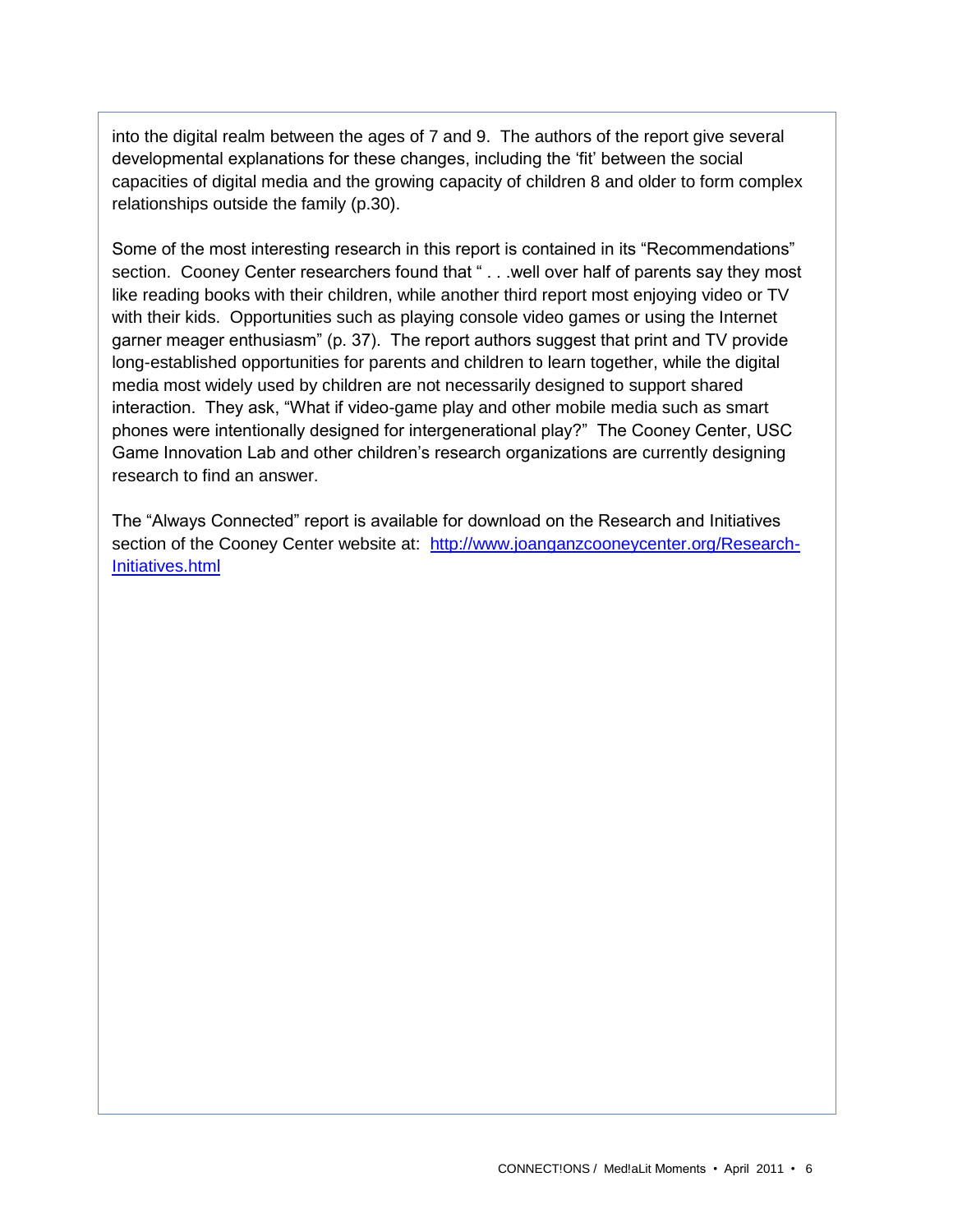## CML News



#### **CML Framework Featured in New Book on Media Literacy**

Belinha De Abreu, who made an appearance in the news section of our last issue for her Portuguese translation of *Literacy for the 21st Century*, has just published a new book, *Media Literacy, Social Networking and the Web 2.0 Environment for the K-12 Educator*. In this book, De Abreu engages in a thoughtful discussion of the premises of media literacy education which reveals the value of social networking, the participatory culture of teens and Web 2.0 tools for K-12 schools.

In her introductory chapter, De Abreu defines media literacy and discusses the use of the Five Core Concepts and Key Questions as a standard for media literacy education. Next, she uses current scholarship on critical thinking and critical literacy to demonstrate how young readers of media texts can move from passivity to empowerment, and how critical media literacy principles can be applied to collaborative media production projects, including production through Web 2.0 platforms and tools. In subsequent chapters, she gives a vivid portrait of the participatory media culture which teens inhabit, identifies the learning opportunities which exist within that culture, asserts the need for inclusion of social media in the K-12 curriculum, and defends the argument by asking adult readers to consider their potential role as guides and facilitators of learning within the 'connected' world of teens. In addition, De Abreu showcases a wide variety of Web 2.0 tools and demonstrates their applications for learning across the disciplines (The demonstration is continued in the "Resources and Tools" appendix).

De Abreu not only brings the discipline of a scholar and an activist's finely tuned sense of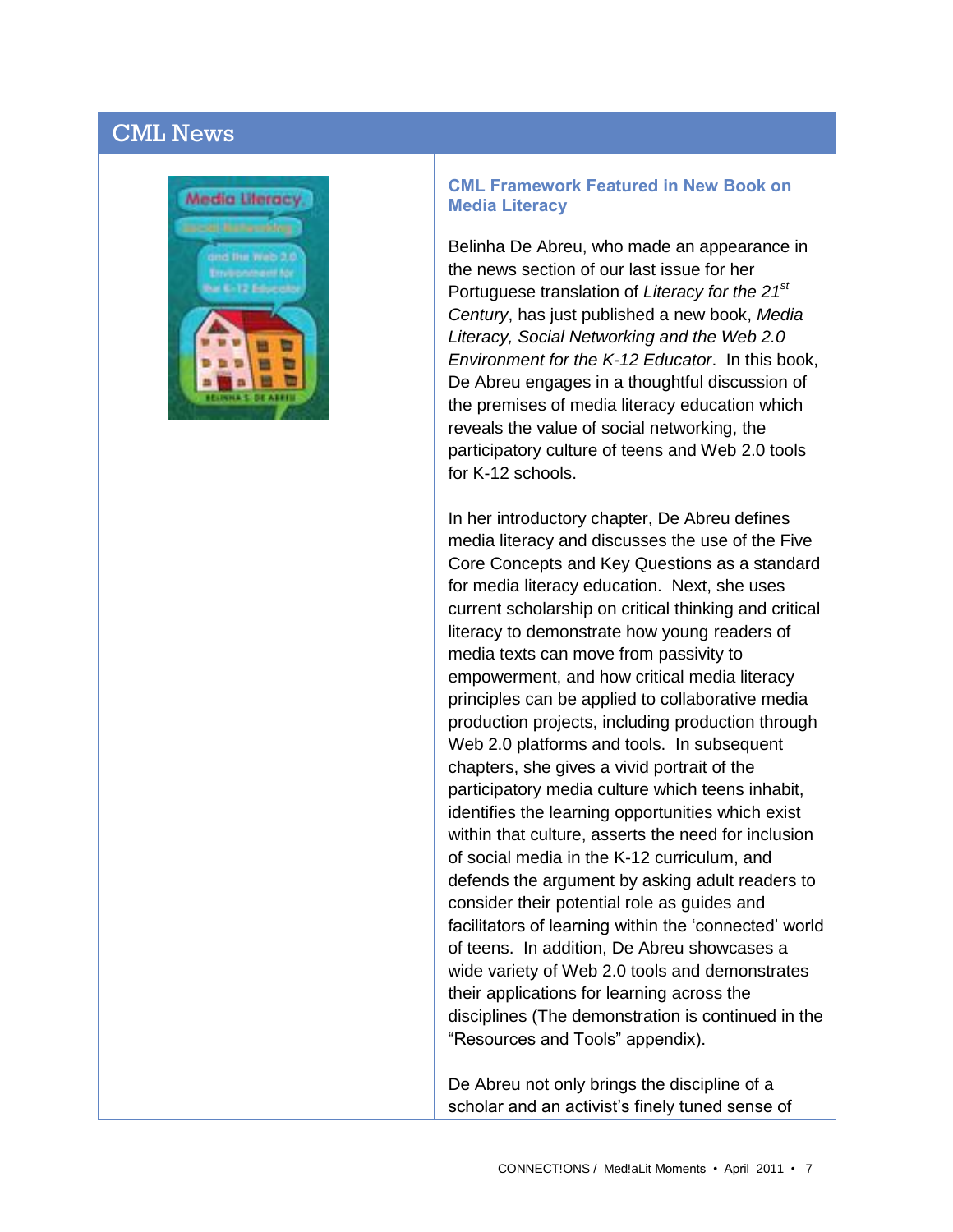|                                                                                  | justice to this book, she displays an educator's<br>delight in opportunities for learning. De Abreu's<br>final chapter is titled "Cyber Society," and her<br>treatment of cyber safety and ethics is<br>complemented by a discussion of media literacy<br>learning in a global society.<br>Media Literacy, Social Networking and the Web<br>2.0 Environment for the K-12 Educator is<br>published by Peter Lang publishers, and may be<br>purchased online at http://www.peterlang.com<br>Make sure to search for this title on the Peter<br>Lang USA site. This book is also available for<br>purchase at Amazon.com.                                                                                                                    |
|----------------------------------------------------------------------------------|-------------------------------------------------------------------------------------------------------------------------------------------------------------------------------------------------------------------------------------------------------------------------------------------------------------------------------------------------------------------------------------------------------------------------------------------------------------------------------------------------------------------------------------------------------------------------------------------------------------------------------------------------------------------------------------------------------------------------------------------|
| <b>CONSORTIUM</b><br>for <b>MEDIA LITERACY</b><br><b>Uniting for Development</b> | <b>About Us</b><br>The Consortium for Media Literacy addresses the<br>role of global media through the advocacy,<br>research and design of media literacy education<br>for youth, educators and parents.<br>The Consortium focuses on K-12 grade youth<br>and their parents and communities. The research<br>efforts include nutrition and health education,<br>body image/sexuality, safety and responsibility in<br>media by consumers and creators of products.<br>The Consortium is building a body of research,<br>interventions and communication that<br>demonstrate scientifically that media literacy is an<br>effective intervention strategy in addressing<br>critical issues for youth.<br>www.ConsortiumforMediaLiteracy.org |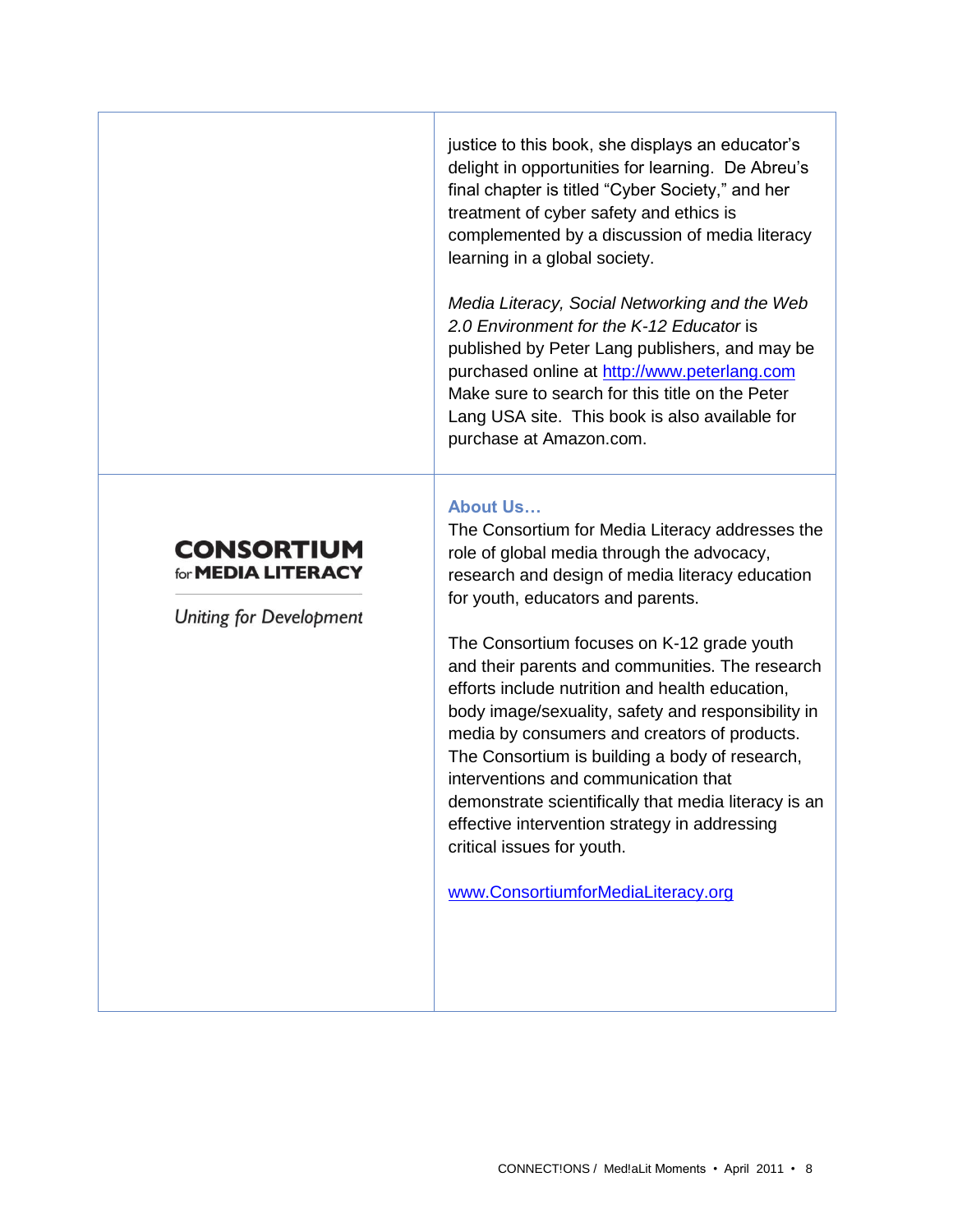### Media Literacy Resources

**Teaching Tip:** Media librarians can be a teacher's best friend when it comes to media production projects. Enlist the help of your school or community librarian, and work together to make media literacy projects meaningful and fun for your students.

### **Libraries, Museums and Informal Learning**

Institute of Museum and Library Services [\(http://www.imls.gov\)](http://www.imls.gov/)

In the last decade, dwindling funds and the expanding leisure options available to the public (including the explosion of social media) have challenged museums and libraries to find ways of making themselves relevant, sustainable and responsive to the communities which they serve. The resources section of the IMLS site offers many interesting publications, including *Nine to Nineteen: Youth in Museums and Libraries: A Practitioner's Guide* (2009).

#### The MacArthur Foundation [\(http://www.macfound.org\)](http://www.macfound.org/)

Since its inception in 2006, the MacArthur Foundation's Digital Media and Learning Initiative has been a continuing source of current scholarship and successful programming and advocacy on issues involving digital media and  $21<sup>st</sup>$  century learning. For example, research from their 2008 report *Hanging Out, Messing Around and Geeking Out: Kids Living and Learning with New Media* was used as a conceptual framework for designing the YOUmedia teen space at the Chicago Public Library. Recent contributions include *Digital Media and Technology in Afterschool Programs, Libraries, and Museums*, and a PBS documentary on 21<sup>st</sup> century learners funded in part by the foundation.

#### Harvard Family Research Project [\(http://www.hfrp.org\)](http://www.hfrp.org/)

HFRP has been helping stakeholders develop and evaluate strategies for promoting the well being of youth, families and communities since 1983. Complementary Learning and Out-of-School Time are two of their primary research areas.

#### Association of Science-Technology Centers [\(http://www.astc.org\)](http://www.astc.org/)

According to Alan Friedman, former director the New York Hall of Science, most in-service trainings for science teachers take place not at universities but at science centers (Cable in the Classroom, *Threshold* magazine, Winter 2008). ASTC is one of the major international organizations promoting best practices and professional development in the field.

Stephen E. Weil, *Making Museums Matter*. Washington, DC: Smithsonian Institution Press, 2002.

Weil's book is witty, imaginative and erudite, and he asks many clear-eyed questions about the value of museums before larger institutions were forced to deal with questions of survival in the wake of the 2008 recession. Don't miss the "Fantasy Islands" chapter, a thought experiment that helps readers consider what makes museums valuable to them.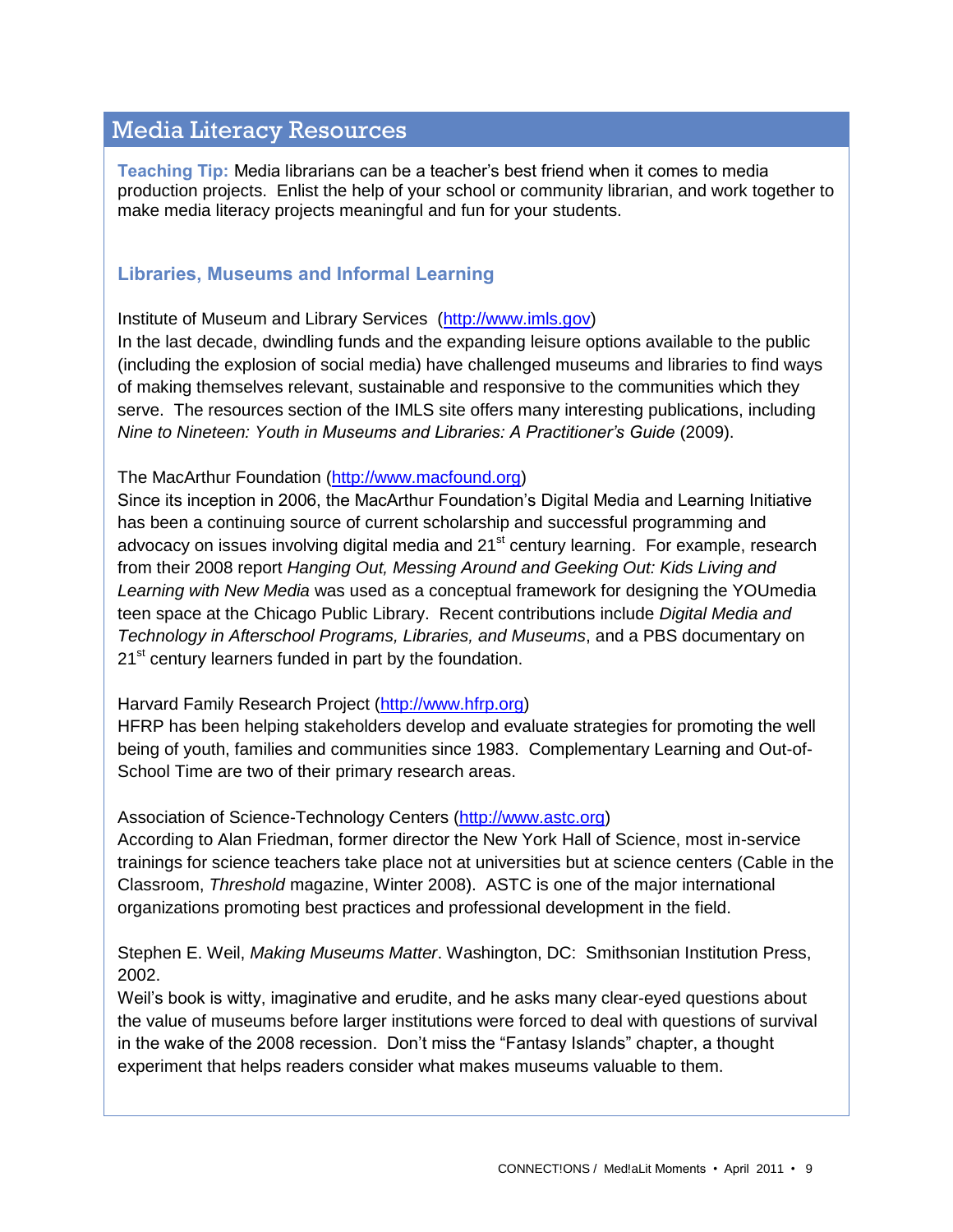James Irvine Foundation (2005) *Museums After School: How Museums Are Reaching Kids, Partnering with Schools, and Making a Difference* [\(http://irvine.org/publications/publications](http://irvine.org/publications/publications-by-topic/archive)[by-topic/archive\)](http://irvine.org/publications/publications-by-topic/archive)

The James Irvine Foundation's Museum Youth Initiative (MYI) was a four-year program that sought to strengthen the ability of California museums to educate young people during out-ofschool hours and enhance the roles of museums as educational resources that contribute to improved academic achievement. The foundation's 2005 final report, "Museums After School," provides information on the outcomes of the initiative, and lessons learned by the participating schools and museums.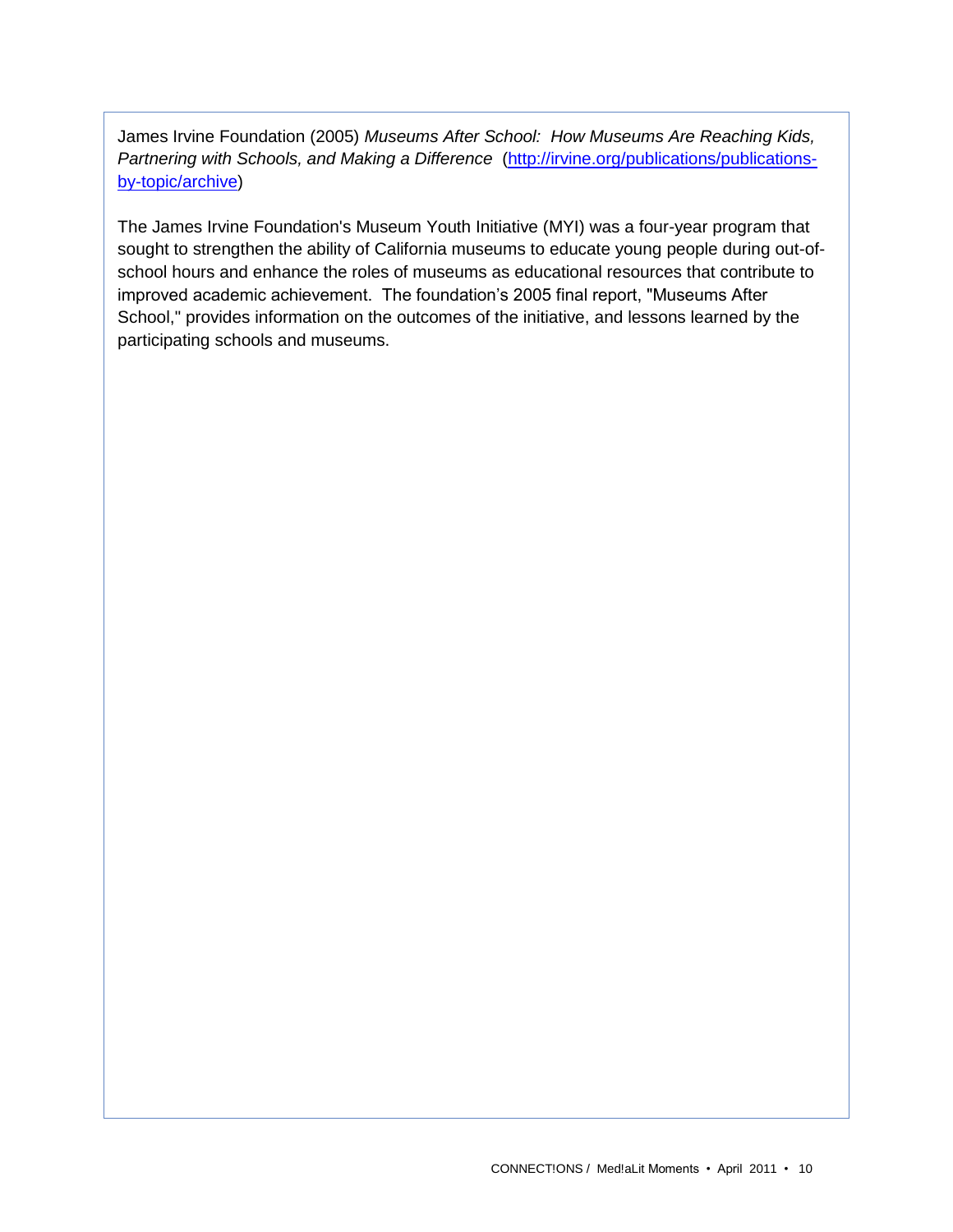# Med!aLit Moments

#### **How Comics Ask You to Tell the Story**

Though it might seem like a "lazy" medium to some, comic books and graphic novels do make cognitive demands on the reader. The reader's construction of narrative sequence is a good case in point. The illustrated panels in a comic book are completely separate from one another. The text or dialogue in each panel gives the reader clues about the likely sequence in which panels should be read. Illustrations which indicate action or a change of scene can also give the reader visual cues. But all readers of comic books and graphic novels make a small leap of faith each time they take their eyes off of one panel and move them to another. In effect, it's the reader who turns the pictures into a story.

In this MediaLit Moment, your students will get to experience the challenge of constructing narrative sequences in comic books. They'll have a chance to take a closer look at the textual and visual cues which help the reader construct a storyline, and they may even discover that their friends "see" the story differently than they do.

#### **Scramble several comic book panels and ask students to guess the original sequence**

**AHA!:** There's a lot more to making a story with pictures than I ever imagined!

**Key Question #2:** What creative techniques are used to attract my attention? **Core Concept #2:** Media messages are constructed using a creative language with its own rules

**Key Question #3:** How might different people understand this message differently? **Core Concept #3:** Different people experience the same media message differently

#### **Grade Level:** 6-8

**Materials:** Sequence of comic book panels, black and white copier, scissors For this lesson, we've selected the opening panels from Jason Lutes' *Berlin: City of Stones*  (Montreal: Drawn and Quarterly, 2001), the first of three graphic novels set in Berlin between the world wars. In this sequence, two of the main characters meet while travelling on a train to Berlin. Print the strip of panels, make copies, then cut each strip into individual panels. See pages 13-14.

**Activity:** Distribute "packets" of cut-up strips to your students and explain what you've done with them. Ask them to decide how the panels originally fit together. When students have made their best guesses and are ready to discuss them, ask them to give you their reasoning. What "clued them in" to the sequence that they've chosen? If students have come up with different sequences, make sure to let them know that it's natural for different people to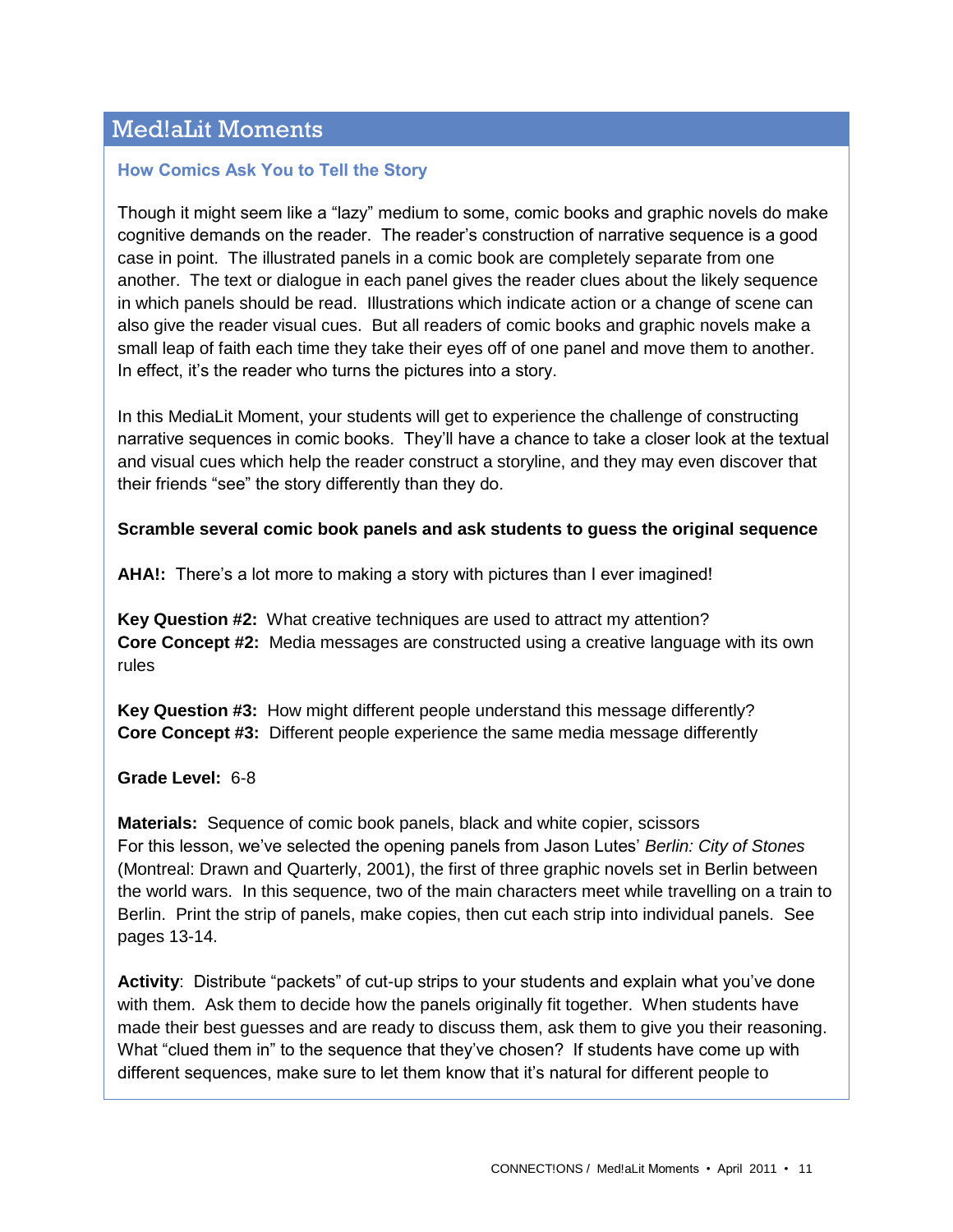experience the same media message differently—there isn't necessarily a "right" answer. Ask what led to these differing interpretations. You may also want to put the different sequences up for a class vote.

**Extended Activity:** If you feel that your students identified the original sequence of panels too easily, we have another, more challenging sequence available. In this story, the main character, Isabel, travels to Mexico in an effort to escape the guilt she feels over her failures in life. In this wordless sequence, she encounters a strange black-clad man who may or may not be real. As you might guess, this sequence is less plot-driven, and has more to do with the character's state of mind. Question #3 is likely to become the primary question as your class works with this sequence. Students may even come away believing that the sequence they chose is better than the original!

The activity suggestion for this sequence is from Rocco Versaci's "Literary Literacy' and the Role of the Comic Book: Or, ‗You Teach a Class on *What?*‖ from *Teaching Visual Literacy*, Nancy Frey and Douglas Fisher, editors. Thousand Oaks, CA: Corwin Press, 2008.

Here's the comic book story in which the sequence appears: Jaime Hernandez, "Flies on the Ceiling,‖ from *Flies on the Ceiling: Volume Nine of the Complete Love and Rockets*, pps. 1-15, Seattle: Fantagraphics, 1991.

The Five Core Concepts and Five Key Questions of media literacy were developed as part of the Center for Media Literacy's MediaLit Kit™ and Questions/TIPS (Q/TIPS)™ framework. Used with permission, © 2002-2011, Center for Media Literacy, [http://www.medialit.com](http://www.medialit.com/)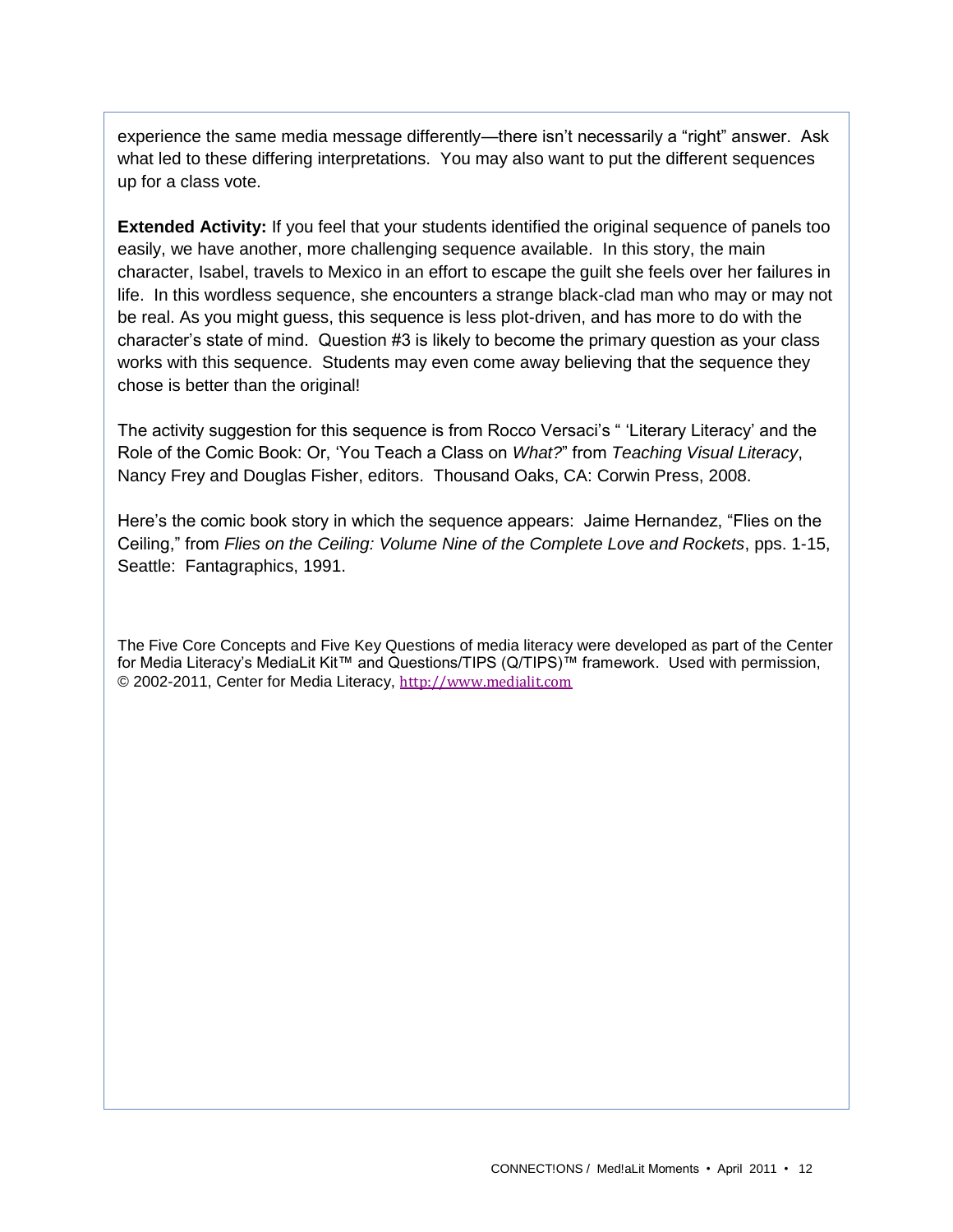